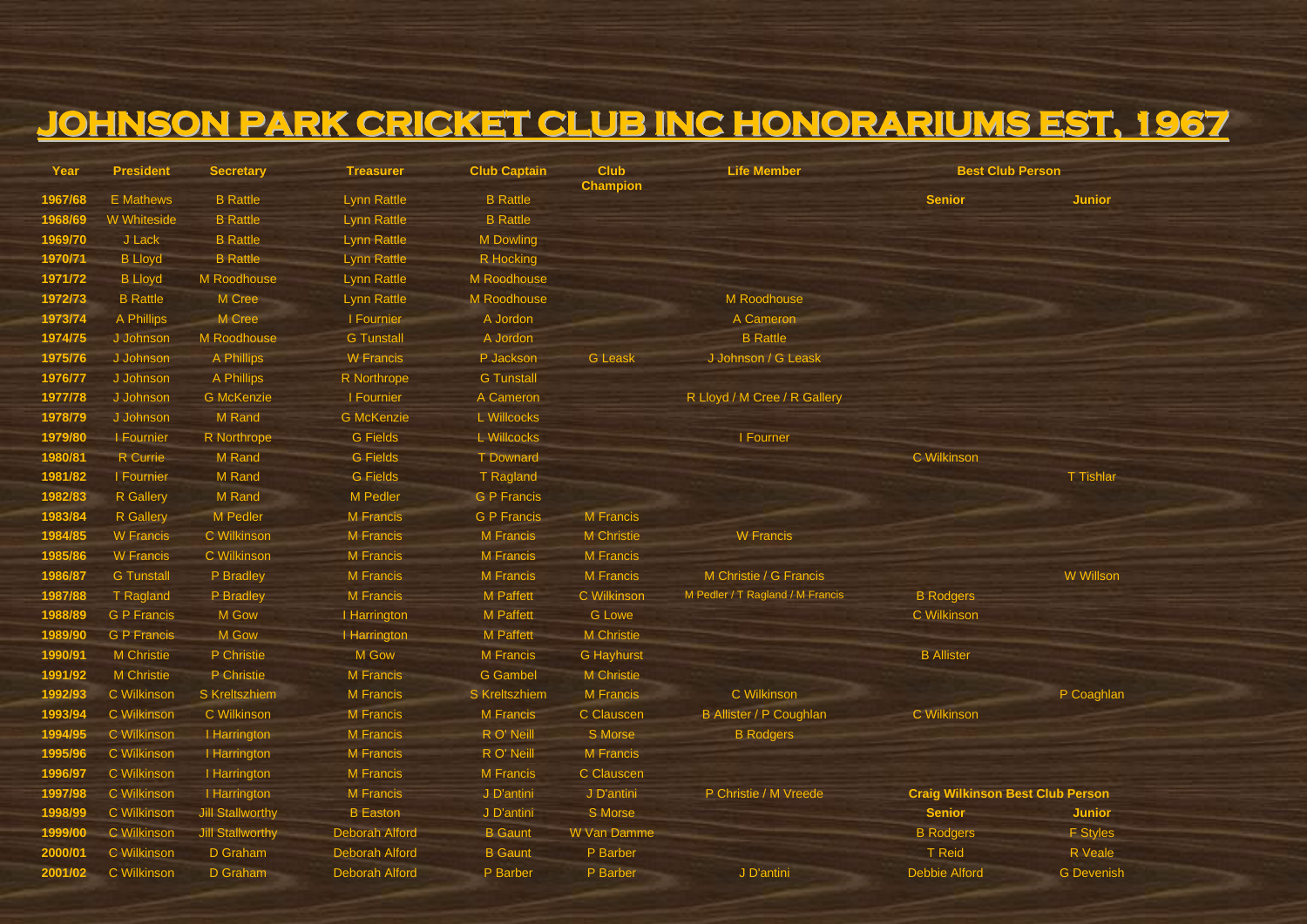| 2002/03 | C Wilkinson   | <b>F</b> Styles       | D Graham                  | P Barber    | P Barber             |                                    | <b>B</b> Allister        | D Perry               |
|---------|---------------|-----------------------|---------------------------|-------------|----------------------|------------------------------------|--------------------------|-----------------------|
| 2003/04 | C Wilkinson   | F Styles / R<br>Veale | D Graham                  | M Francis   | C Wenham             |                                    | P Seymour                | D Van Valt            |
| 2004/05 | C Wilkinson   | R Veale               | M Dowling                 | J Dowling   | D Samaraweera        |                                    | <b>B</b> Allister        | <b>B</b> Allister     |
| 2005/06 | C Wilkinson   | R Veale               | Mrs J Murphy              | J Dowling   | D Samaraweera        |                                    | S Gresham / G Pedler     | R Gstrein             |
| 2006/07 | C Wilkinson   | <b>Linda Bourke</b>   | M Madigan / Michelle Reid | C Wenham    | D Samaraweera        | T Reid / J Monahan / R Bourke      | <b>Linda Bourke</b>      | M Furneaux            |
| 2007/08 | C Wilkinson   | J Dantini             | <b>M</b> Dowling          | C Wenham    | D Samaraweera        | Lynn Rattle / M O'Neill            | Linda Bourke / B Rodgers | <b>Tracey Gstrein</b> |
| 2008/09 | C Wilkinson   | C Wilkinson           | T Reid / Michelle Reid    | P Dunlop    | <b>B</b> Gaunt       |                                    | R Gstrein                | M Fryer               |
| 2009/10 | C Wilkinson   | <b>M</b> Francis      | T Reid / Michelle Reid    | P Dunlop    | <b>T</b> Reid        |                                    | Tim & Michelle Reid      | <b>Brett McLean</b>   |
| 2010/11 | C Wilkinson   | <b>M</b> Francis      | L Bourke / C Wilkinson    | P Dunlop    | A West               | Linda Bourke                       | R Gstrein                | <b>T</b> Whilesmith   |
| 2011/12 | C Wilkinson   | <b>M</b> Francis      | L Bourke / C Wilkinson    | A Devenish  | M Halse              |                                    | <b>S</b> Brooks          | D McLaughlin          |
| 2012/13 | C Wilkinson   | <b>M</b> Francis      | L Bourke / C Wilkinson    | A Devenish  | A Dobb               |                                    | <b>B</b> Rodgers         | <b>G</b> Saultry      |
| 2013/14 | C Wilkinson   | <b>M</b> Francis      | L Bourke / C Wilkinson    | A Devenish  | <b>B Stallworthy</b> |                                    | J Monahan                | <b>G</b> Saultry      |
| 2014/15 | C Wilkinson   | <b>M</b> Francis      | L Bourke / C Wilkinson    | A Devenish  | <b>B Stallworthy</b> | Bryn Gaunt / Craig Wenham          | M O'Neill                | <b>Saultry Family</b> |
| 2015/16 | C Wilkinson   | <b>K</b> Miller       | M Francis                 | A Devenish  | S Devenish           |                                    | J Monahan                | <b>Saultry Family</b> |
| 2016/17 | C Wilkinson   | <b>K</b> Miller       | <b>M</b> Francis          | A Devenish  | S. Devenish          | <b>Matthew Sim/ Scott Allister</b> | <b>B.</b> Neid           | K. Law                |
| 2017/18 | M. Francis    | G. Saultry            | J. Crosby                 | A. Devenish | S. Devenish          |                                    | D. Barrington            | A. Wigney             |
| 2018/19 | M. Francis    | G. Saultry            | J. Crosby                 | S. Devenish | S. Devenish          | <b>Michael Moore</b>               | M. Vekaria               | The Crosbys           |
| 2019/20 | R. Crosby     | G. Saultry            | J. Crosby                 | S. Devenish | S. Devenish          |                                    | <b>B.</b> Dewar          |                       |
| 2020/21 | R. Crosby     | G. Saultry            | J. Crosby                 | S. Devenish | S. Devenish          | <b>Karen Devenish</b>              | J. Monahan               |                       |
| 2021/22 | T. Whilesmith | G. Saultry            | J. Crosby                 | S. Devenish | S. Devenish          | <b>Gary Saultry</b>                | <b>B.</b> Dewar          | <b>Tim Reid</b>       |